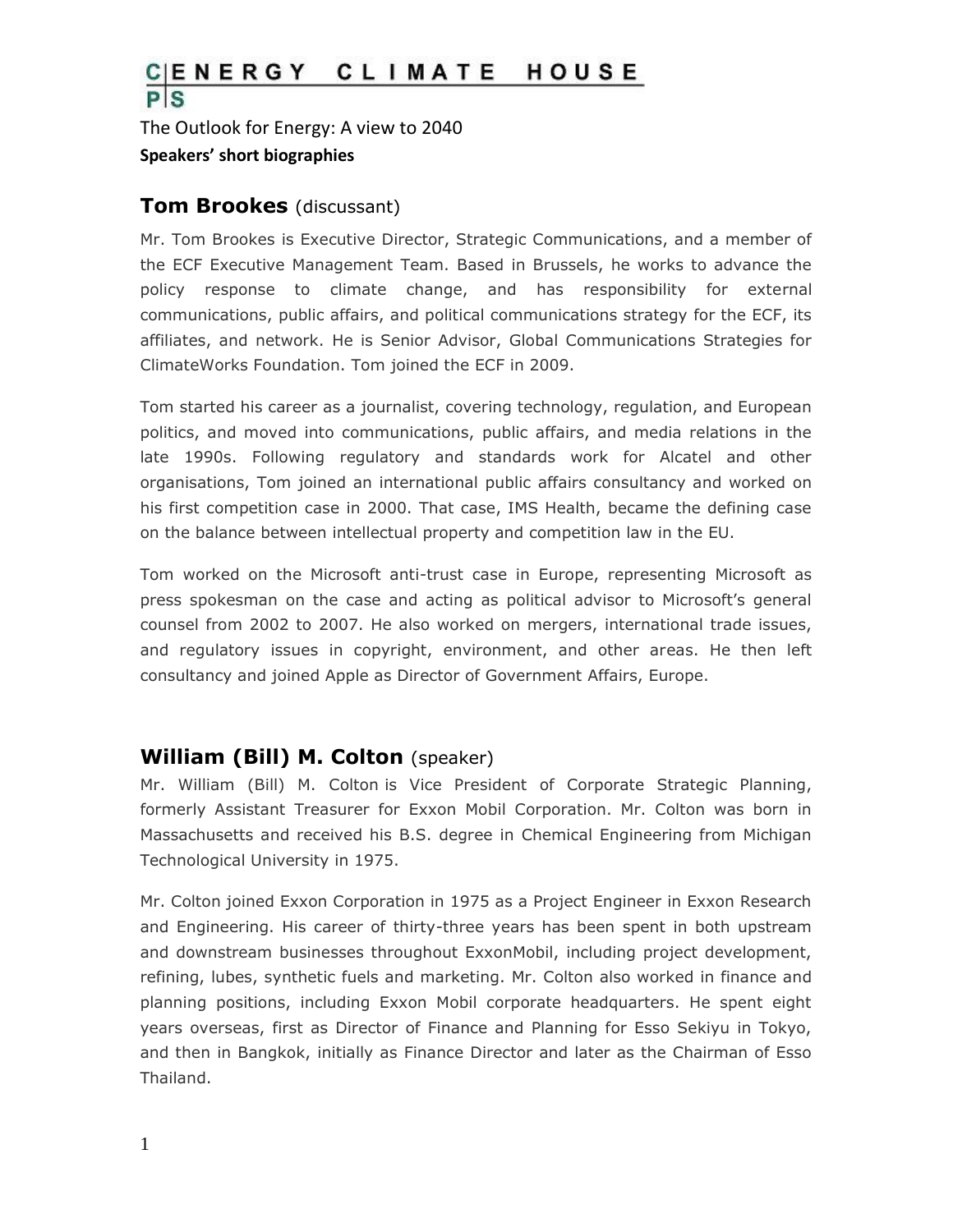# $\frac{C|E N E R G Y}{P|S}$ CLIMATE HOUSE

### The Outlook for Energy: A view to 2040 **Speakers' short biographies**

Mr. Colton returned to the U.S. in 2000 when he was appointed Treasurer of ExxonMobil Development Company in Houston. He became Vice President Asia Pacific in ExxonMobil Gas & Power Marketing Company on April 1, 2002. Mr. Colton returned to the Corporation as Assistant Treasurer on January 1, 2006. Mr. Colton and his wife Deborah have two daughters, Susan and Elizabeth. They reside in Dallas, Texas. Mr. Colton joined the NBR Board of Directors in April of 2009.

## **Christian Egenhofer** (chair)

Senior Fellow, Head of the Energy and Climate programme; Director of the [Energy](http://www.ceps.eu/content/energy-climate-house)  [Climate House](http://www.ceps.eu/content/energy-climate-house); Visiting Professor at the College of Europe in Bruges (Belgium) and Natolin (Poland), SciencesPo (Paris/France) and LUISS University (Rome/Italy).

Christian Egenhofer has more than 20 years' experience working with EU institutions on numerous policy areas. Over the last decade he has been specialising in EU energy and climate change policy, with a particular focus on the EU energy, climate and transport policies. He is currently Senior Fellow and Head of the Energy, Climate and Environment Programme at the Centre for European Policy Studies (CEPS), a Brussels-based think tank. Christian is also Visiting Professor at the College of Europe in Bruges (Belgium) and Natolin (Poland), SciencesPo (Paris/France) and LUISS University in Rome/Italy. From 1997 to 2010 he was Senior Research Fellow and Jean-Monnet Lecturer at the Centre for Energy, Petroleum and Mineral Law and Policy at the University of Dundee in Scotland/UK (part-time).

Christian Egenhofer holds a Master's degree in Administration from the University of Konstanz as well as a Public Law degree.

#### **Stefaan Vergote** (discussant)

Since March 2014, Stefaan Vergote is Head of Unit 'Economic Analysis and Financial Instruments' in the Directorate General for Energy of the European Commission. His team is responsible for energy modelling, economic analysis, the development of financial instruments in the energy field, energy statistics and monitoring of energy markets.